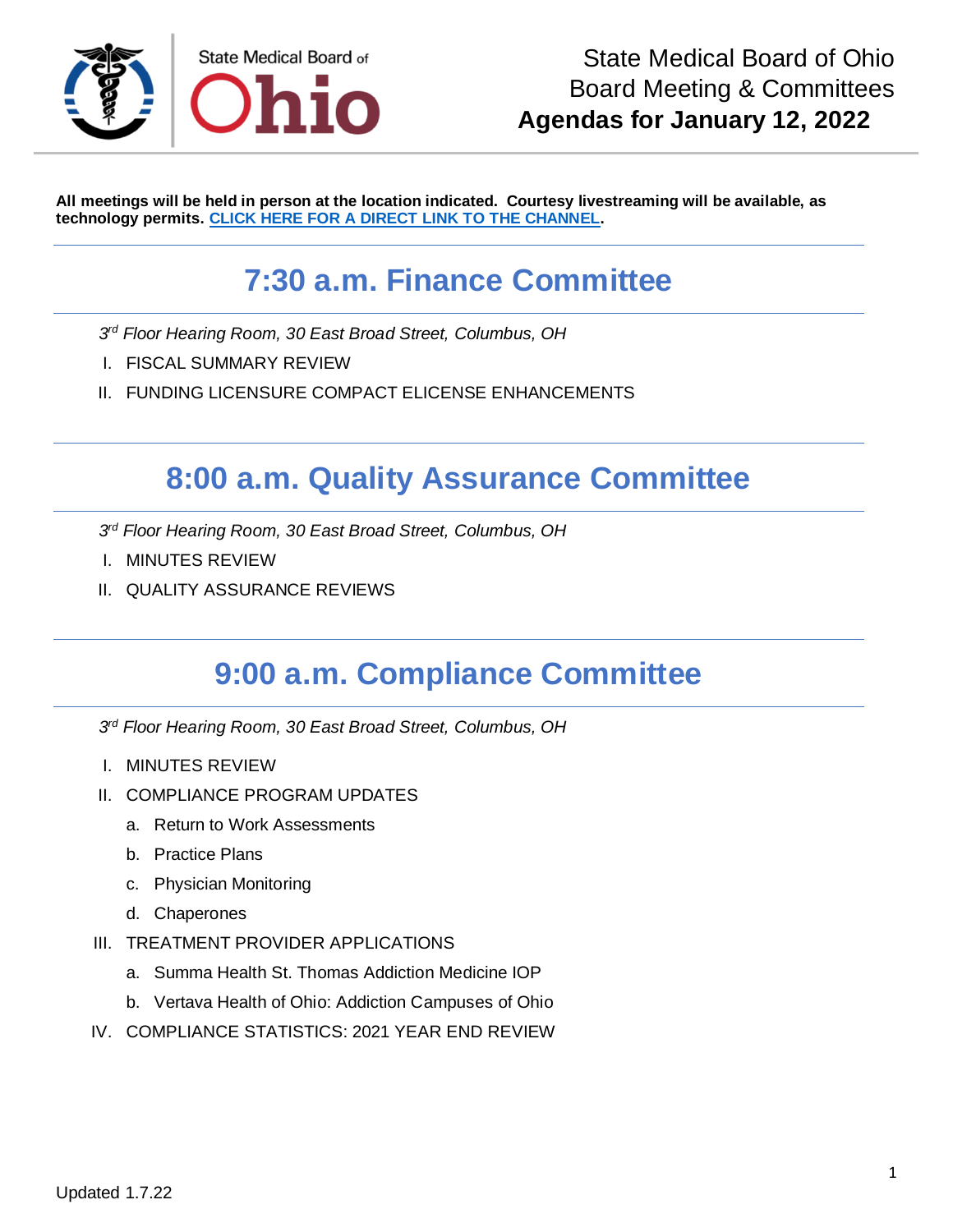

## **10:00 a.m. Board Meeting**

*3 rd Floor Hearing Room, 30 East Broad Street, Columbus, OH*

- I. ROLL CALL
- II. MINUTES REVIEW
- III. REPORTS AND RECOMMENDATIONS (R&Rs)
	- A. Kelley L. Kolberg
	- B. Alexander Robert Votruba, M.D.
	- C. Harold Jones, D.P.M.
		- 1. Request to Address
	- D. Jonathan Louis Rosenfield, M.D.
- IV. PROPOSED FINDINGS AND PROPOSED ORDERS (PFPOs)
	- A. Yousif A. Alhallaq, M.D.
	- B. Cristen Evilsizer, L.M.T.
	- C. David Maxwell Gibson, L.M.T.
	- D. Roswell Tempest Lowry, M.D.
	- E. Matthew Scott Schaitel, L.M.T.
	- F. Basem Kaleem Shlewiet, M.D.
	- G. Lorna Stookey, M.D.
	- H. Brenda Valentine
- V. FINDINGS, ORDERS AND JOURNAL ENTRIES (FOJEs)
	- A. Stacy L. Imber, M.T.
	- B. Angela E. Stachowiak, M.T.
- VI. EXECUTIVE SESSION

#### *Public live stream will end at this time but will resume when the board comes out of the executive sessions.*

- VII. SETTLEMENT AGREEMENTS
- VIII. CITATIONS
- IX. OPERATIONS REPORT
- X. RULES & POLICIES
	- A. Rule Review Update
	- B. Interstate Medical Licensing Compact Rule